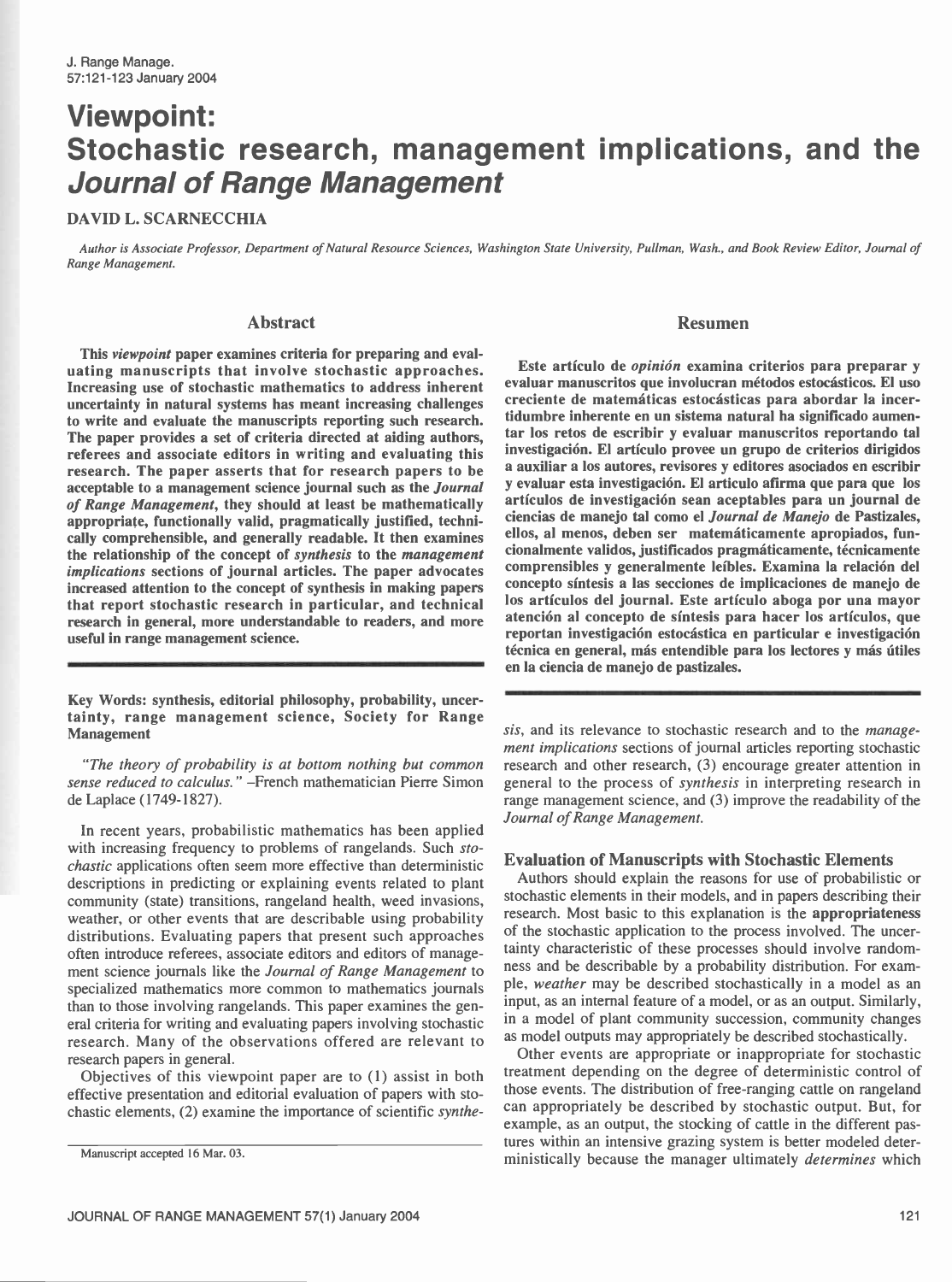pasture is grazed. In such a case, the events that lead up to the decision may be described stochastically, but the decision is deterministic. The researcher and author should make the distinction between the analytical process, that may be described stochastically, and the actual decision, that in the absence of tumbling dice, maybe deterministic.

Even if analytically appropriate, a sto-<br>chastic approach will have value only if it has, in a systems sense, validity. Probability distributions are sometimes attributed inordinate credibility because of their inherent acknowledgement of uncertainty. Still, probability distributions are at best only as valid as the data or theory that produce them, even though inadequacies in the theories or data that produced them are sometimes obscured by the complexity of probabilistic mathematics. In any case, just as in any other modeling, immediate internal verification is not a substitute for protracted external validation, and validation should involve more than solutions to trivial cases. Also, error can be propagated just as readily in subsequent applications of stochastic approaches as it can in appliof that methodology in terms understand-<br>cations of deterministic ones. A researcher and author can address validation in various ways depending largely on the rigor required to achieve objectives. But however an author establishes it, the functional validity of a stochastic approach is critical to the ultimate value of the approach.

Once appropriateness and validity are considered, stochastic approaches need to be pragmatically justified by authors. If a stochastic approach is, as discussed above, appropriate, its superior compatibility should inherently make it technically superior. How much superior, and is the superiority worth the added complexity become the relevant questions. If stochastic approaches are more complex, authors of research involving them should, at minimum, qualitatively justify their greater complexity. Simply asserting that uncertainty exists and that the processes or events modeled involve uncertainty is not necessarily adequate justification for highly complex stochastic approaches in an objective- oriented management science. Ideally, researchers should follow as formal and quantitative an approach as possible in establishing validation criteria for their stochastic analyses, just as an experimental scientist should, where appropriate, establish justifiable criteria for testing hypotheses or evaluating confidence intervals, or any modeler should establish validation criteria for success of a modeling effort. This quantitative evaluation may involve formal assessment of the marginal benefit of an approach against the marginal cost of its increased complexity in some analytical (but not necessarily economic) currency, or may be a less formal model of relevant trade -offs. In any case, such marginality evaluation should be an essential element of pragmatic justification in a journal of management science like the Journal of Range Management.

# Comprehensibility and Readability

#### The things that pass for knowledge I can't understand...

#### -lyric from Reeling in the Years by Steely Dan

Stochastic papers are challenging to review and referee partly because of their low comprehensibility. Most readers with orientations toward management science or actual management relate poorly to stochastic approaches, especially if they are not well explained. When the main research methodology in a paper involves stochastic mathematics, the author should explain the function, if not the intricacies, reporting stochastic research, including experimental able to a non-specialist scientist. Meaningful evaluation of the utility of an analytical methodology without comprehension of at least its basic function is unlikely.

Evaluation of utility is especially difficult when the stochastic elements of a research paper are in the output, and the stochastic outputs are inadequately linked to (i.e., translated into) verbal management science. Verbal explanations rich in jargon rarely enlighten. Beyond being technically comprehensible, a paper will be readable only if jargon is minimized, ideally with little compromise of precision. Authors of papers, including ones involving stochastic elements, need to give special attention to translation of their results, discussions and interpretations into comprehensible, readable management science. And management science journals that provide tools and information for nonspecialist managers should have higher standards of comprehensibility and readability than journals of experimental science that may publish research lacking obvious or immediate applications.

## Synthesis in Relation to Management Implications and Management Science

In view of the preceding discussions of comprehensibility and readability, the quotation by Laplace that opened this paper should be considered. Because mathematics is a language of abstraction, and abstraction involves simplification and generalization, calculus, as a form of mathematics, is an abstraction involving simplification and generalization. Interpreted literally, Laplace's statement implies that if probability is common sense reduced (in a reductionist sense) to mathematics, then mathematics requires synthesis into common sense, i.e., into readily comprehensible knowledge. So translation into management implications is not reductionist simplification, but instead should be treated as synthesis of a high order—synthesis into precise management science made useful in part by being made understandable. Data require synthesis into information, a concept long understood in systems science. Authors sometimes minimize this synthesis in reporting results of research.

The evidence of lack of attention to this final step in synthesis in research can be found in the management implications sections at the end of many journal articles reporting stochastic research, or other anaresearch, in the Journal of Range Management and other journals. Often these sections are abbreviated, and may seem hastily appended. They are sometimes sketchy and imprecise when compared to the detailed materials and methods and statistical results and discussion sections that they usually follow.

In fact, the inclusion of a section of a paper in the Journal of Range Management entitled management implications is arguably superfluous in that the management implications of a well-written paper in a management science journal should be obvious throughout its design and writing. Even if it has technical merit, research involving esoteric science and mathematics that is devoid of apparent management implications is not ideally suited to journals of management or management science. For a paper to be well designed for a journal of management science, management implications should permeate its design, i.e., its objectives, methodology, figures and tables, statistical analyses, and discussions. This recommendation is a broadened extension of several recommendations of Gould and Steiner (2002) regarding experimental research, among them "that the practical significance (as opposed to statistical significance) be considered more often." The verbal synthesis of management implications, i.e., the conversion of results into precise but understandable, readable lan